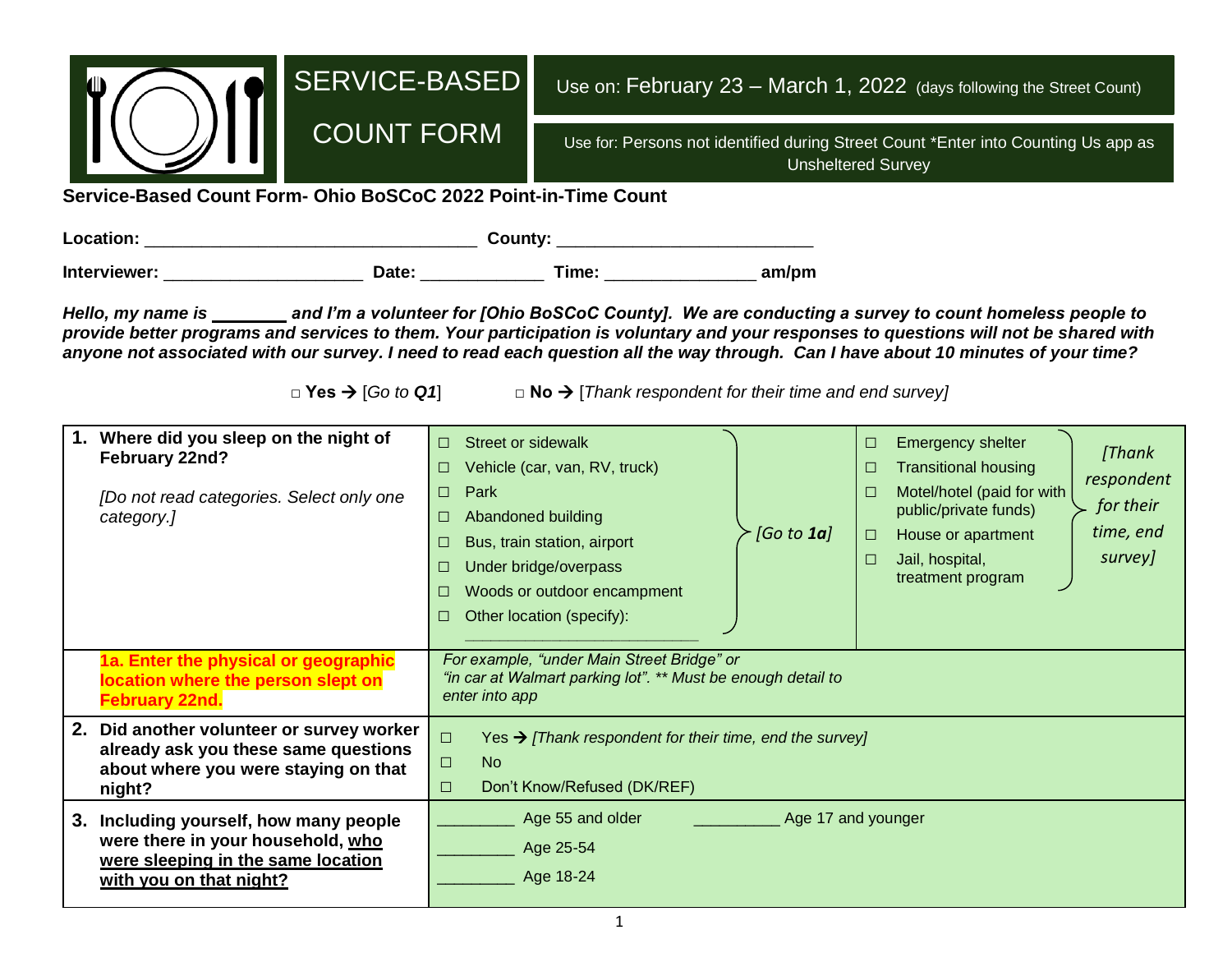|                                                                                                                                                       | Person 1 |          |          |          |          |
|-------------------------------------------------------------------------------------------------------------------------------------------------------|----------|----------|----------|----------|----------|
| 4a. What are your initials? (Person 1)                                                                                                                |          |          |          |          |          |
| [If respondent says Don't Know or Refused                                                                                                             |          |          |          |          |          |
| write DK or REF]                                                                                                                                      |          | Person 2 | Person 3 | Person 4 | Person 5 |
| 4b. What are the initials of other people in your household<br>from oldest to youngest?<br>[If respondent says Don't Know or Refused write DK or REF] |          |          |          |          |          |

*[Complete the column for Person 1 by asking Q5-Q18. Then complete the columns for Persons 2-5 for all other household members in order of oldest to youngest, by asking Q5-Q18 for each person individually (some questions may pertain only to persons age 18 and older). If the other household members are not present, Person 1 should answer for them.* 

|                                                                                                                                                                                                                                                                                                                                           | Person 1    | Person 2                                                                                                                        | Person 3                                                                                                                       | Person 4                                                                                                                               | Person 5                                                                                                                               |
|-------------------------------------------------------------------------------------------------------------------------------------------------------------------------------------------------------------------------------------------------------------------------------------------------------------------------------------------|-------------|---------------------------------------------------------------------------------------------------------------------------------|--------------------------------------------------------------------------------------------------------------------------------|----------------------------------------------------------------------------------------------------------------------------------------|----------------------------------------------------------------------------------------------------------------------------------------|
| 5. How is Person __ (Person 2-5) related<br>to you (Person 1)?                                                                                                                                                                                                                                                                            | <b>Self</b> | □ Child<br>□ Spouse or Partner<br>$\Box$ Other Relation<br><b>Member</b><br>□ Other, Non-<br><b>Relation Member</b>             | $\Box$ Child<br>□ Spouse or Partner<br>$\Box$ Other Relation<br>Member<br>D Other, Non-<br><b>Relation Member</b>              | □ Child<br>□ Spouse or Partner<br>$\Box$ Other Relation<br><b>Member</b><br>D Other, Non-<br><b>Relation Member</b>                    | $\Box$ Child<br>□ Spouse or Partner<br>$\Box$ Other Relation<br>Member<br>□ Other, Non-<br><b>Relation Member</b>                      |
| 6. Just to confirm, did you stay with ___<br>(Person 1) on the night of February<br>$22nd$ ?                                                                                                                                                                                                                                              | N/A         | Yes<br>$\Box$<br>No $\rightarrow$ [Go to 6a]<br>□<br><b>DK/REF</b><br>$\Box$                                                    | Yes<br>$\Box$<br>No $\rightarrow$ [Go to 6a]<br>$\Box$<br><b>DK/REF</b><br>$\Box$                                              | $\Box$<br>Yes<br>No $\rightarrow$ [Go to 6a]<br>$\Box$<br><b>DK/REF</b><br>П.                                                          | Yes<br>$\Box$<br>No $\rightarrow$ [Go to 6a]<br>□<br>DK/REF<br>$\Box$                                                                  |
| [If $Q6 = No$ , ask $Q6a$ , otherwise go to $Q7$ ]<br>a. Where were you staying on<br>February 22nd?<br>[Use categories from Q1; write answer<br>here. If response is unsheltered location,<br>provide exact location- see Q1a- and<br>proceed with Q7. If response is sheltered<br>location, stop and go back to Q6 for next<br>person.] | N/A         | Location where<br>sleeping tonight<br>(refer to $Q1$ ):<br>If unsheltered<br>location, provide<br>details: (refer to<br>$Q1a$ : | Location where<br>sleeping tonight<br>(refer to $Q1$ ):<br>If unsheltered<br>location, provide<br>details (refer to<br>$Q1a$ : | Location where<br>sleeping tonight<br>(refer to $Q1$ ):<br><b>If unsheltered</b><br>location, provide<br>details: (refer to<br>$Q1a$ : | Location where<br>sleeping tonight<br>(refer to $Q1$ ):<br><b>If unsheltered</b><br>location, provide<br>details: (refer to<br>$Q1a$ : |
|                                                                                                                                                                                                                                                                                                                                           |             |                                                                                                                                 |                                                                                                                                |                                                                                                                                        |                                                                                                                                        |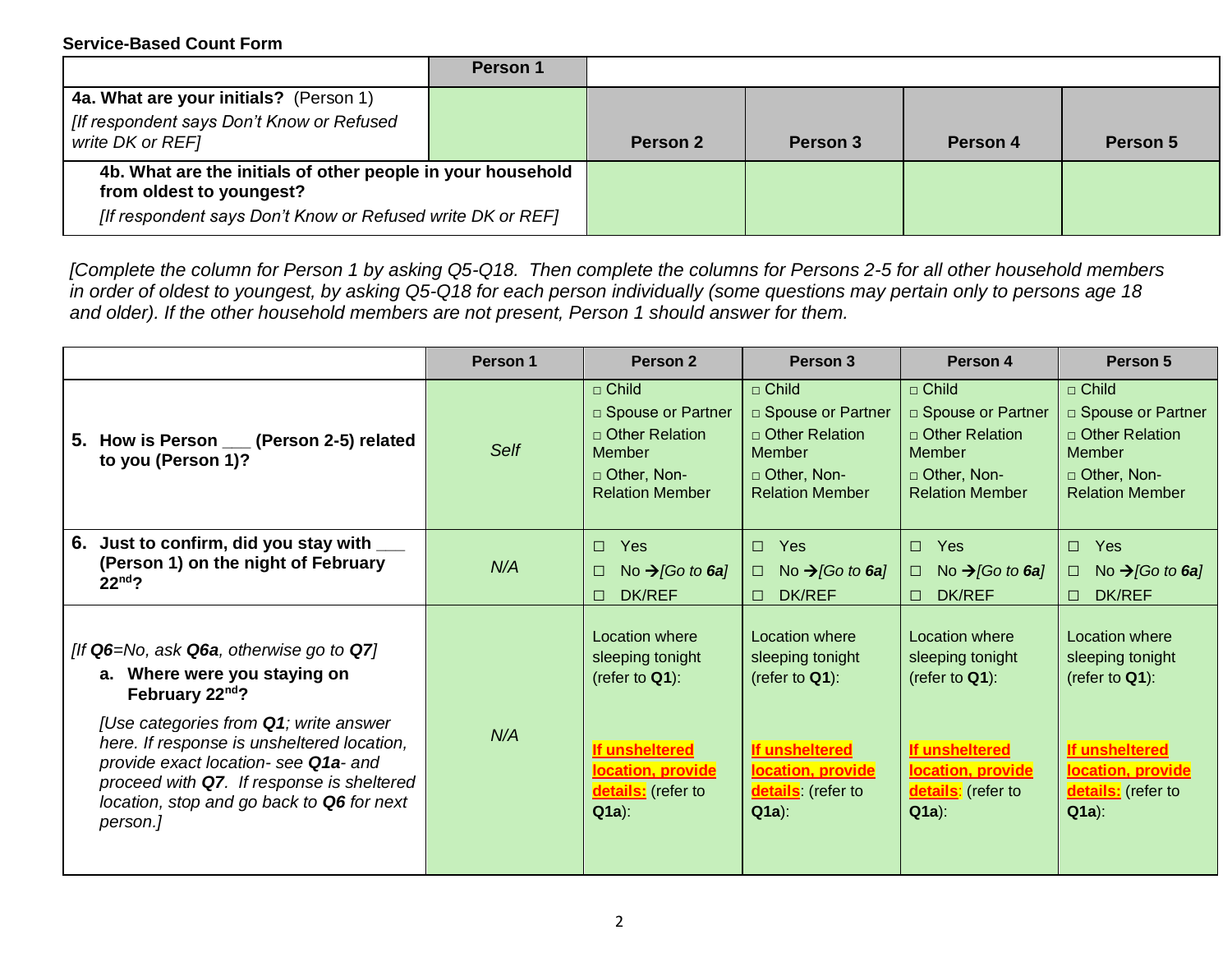|                                        | Person 1                                                                                                                                                                                | Person <sub>2</sub>                                                                                                                                                                                             | Person 3                                                                                                                                                                                          | Person 4                                                                                                                                                                                                    | Person 5                                                                                                                                                                                |
|----------------------------------------|-----------------------------------------------------------------------------------------------------------------------------------------------------------------------------------------|-----------------------------------------------------------------------------------------------------------------------------------------------------------------------------------------------------------------|---------------------------------------------------------------------------------------------------------------------------------------------------------------------------------------------------|-------------------------------------------------------------------------------------------------------------------------------------------------------------------------------------------------------------|-----------------------------------------------------------------------------------------------------------------------------------------------------------------------------------------|
| 7. What is your date of birth?         | DOB:                                                                                                                                                                                    | DOB:                                                                                                                                                                                                            | DOB:                                                                                                                                                                                              | DOB:                                                                                                                                                                                                        | DOB:                                                                                                                                                                                    |
| If hesitant, ask: Are you?             | Under 5<br>$\Box$<br>$5 - 12$<br>$\Box$<br>$13 - 17$<br>$\Box$<br>18-24<br>$\Box$<br>25-34<br>□<br>35-44<br>$\Box$<br>45-54<br>$\Box$<br>55-61<br>□<br>$62+$<br>$\Box$<br>DK/REF<br>□   | Under <sub>5</sub><br>$\Box$<br>$5 - 12$<br>$\Box$<br>$13 - 17$<br>$\Box$<br>18-24<br>$\Box$<br>25-34<br>$\Box$<br>35-44<br>$\Box$<br>45-54<br>$\Box$<br>55-61<br>$\Box$<br>$62+$<br>$\Box$<br>DK/REF<br>$\Box$ | Under 5<br>$\Box$<br>$5 - 12$<br>$\Box$<br>$13 - 17$<br>$\Box$<br>18-24<br>$\Box$<br>25-34<br>$\Box$<br>35-44<br>$\Box$<br>45-54<br>$\Box$<br>55-61<br>⊓<br>$62+$<br>$\Box$<br><b>DK/REF</b><br>□ | Under 5<br>$\Box$<br>$5 - 12$<br>$\Box$<br>$13 - 17$<br>$\Box$<br>18-24<br>$\Box$<br>25-34<br>$\Box$<br>35-44<br>$\Box$<br>45-54<br>$\Box$<br>55-61<br>$\Box$<br>$62+$<br>$\Box$<br><b>DK/REF</b><br>$\Box$ | Under 5<br>$\Box$<br>$5 - 12$<br>⊓<br>$13 - 17$<br>□<br>18-24<br>□<br>25-34<br>$\Box$<br>35-44<br>$\Box$<br>45-54<br>⊓<br>55-61<br>$\Box$<br>$62+$<br>$\Box$<br><b>DK/REF</b><br>$\Box$ |
| What is your gender?<br>8.             | Male<br>$\Box$<br>$\Box$<br>Female<br>Transgender<br>$\Box$<br>Questioning<br>$\Box$<br>A gender other<br>$\Box$<br>than singularly<br>female or male<br>□ Don't Know<br>$\Box$ Refused | Male<br>$\Box$<br>$\Box$<br>Female<br>Transgender<br>$\Box$<br>Questioning<br>$\Box$<br>A gender other<br>$\Box$<br>than singularly<br>female or male<br>□ Don't Know<br>$\Box$ Refused                         | <b>Male</b><br>$\Box$<br>Female<br>□<br>Transgender<br>О<br>Questioning<br>$\Box$<br>A gender other<br>ш<br>than singularly<br>female or male<br>□ Don't Know<br>$\Box$ Refused                   | Male<br>□<br>Female<br>□<br>Transgender<br>Questioning<br>□<br>A gender other<br>than singularly<br>female or male<br>□ Don't Know<br>□ Refused                                                             | Male<br>$\Box$<br>Female<br>Transgender<br>Questioning<br>$\Box$<br>A gender other<br>than singularly<br>female or male<br>□ Don't Know<br>□ Refused                                    |
| 9. Are you Hispanic or Latin(a)(o)(x)? | $\square$ Yes<br>$\Box$ No<br>□ Don't Know<br>□ Refused                                                                                                                                 | $\Box$ Yes<br>$\Box$ No<br>□ Don't Know<br>$\Box$ Refused                                                                                                                                                       | $\Box$ Yes<br>$\Box$ No<br>□ Don't Know<br>$\Box$ Refused                                                                                                                                         | $\Box$ Yes<br>$\Box$ No<br>□ Don't Know<br>$\Box$ Refused                                                                                                                                                   | $\square$ Yes<br>$\Box$ No<br>□ Don't Know<br>□ Refused                                                                                                                                 |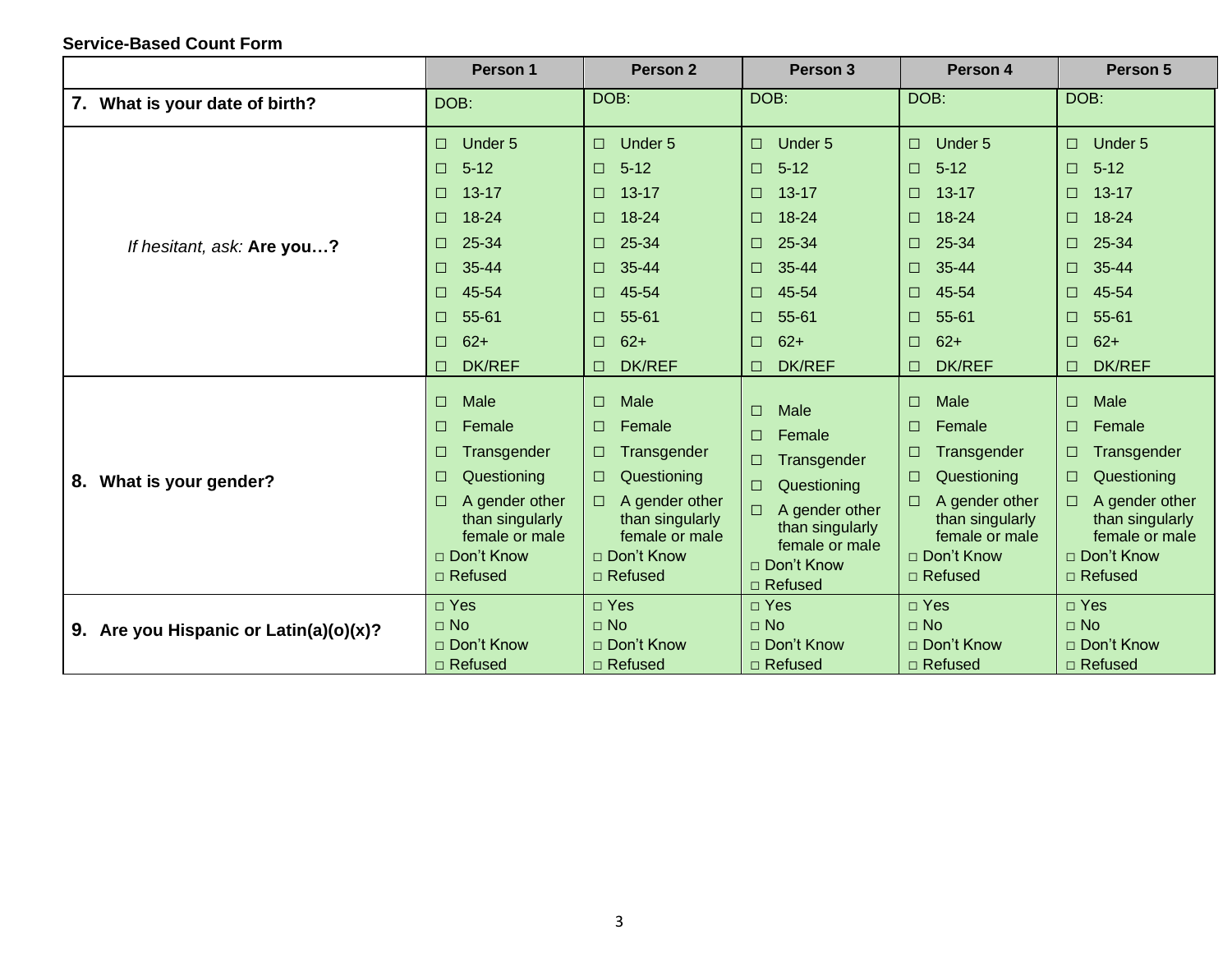|                                                                                 | Person 1                                                         | Person <sub>2</sub>                                              | Person 3                                                                | Person 4                                                                | Person 5                                                         |
|---------------------------------------------------------------------------------|------------------------------------------------------------------|------------------------------------------------------------------|-------------------------------------------------------------------------|-------------------------------------------------------------------------|------------------------------------------------------------------|
|                                                                                 | American<br>$\Box$<br>Indian, Alaska<br>Native, or<br>Indigenous | $\Box$ American<br>Indian, Alaska<br>Native, or<br>Indigenous    | American<br>$\Box$<br>Indian, Alaska<br>Native, or<br>Indigenous        | $\Box$<br>American<br>Indian, Alaska<br>Native, or<br>Indigenous        | American<br>□<br>Indian, Alaska<br>Native, or<br>Indigenous      |
|                                                                                 | Asian or Asian<br>□<br>American                                  | Asian or Asian<br>$\Box$<br>American                             | Asian or Asian<br>$\Box$<br>American                                    | Asian or Asian<br>$\Box$<br>American                                    | Asian or Asian<br>□<br>American                                  |
| 10. What is your race? You can select one<br>or more races.                     | Black, African<br>$\Box$<br>American, or<br>African              | Black, African<br>$\Box$<br>American, or<br>African              | Black, African<br>$\Box$<br>American, or<br>African                     | Black, African<br>$\Box$<br>American, or<br>African                     | Black, African<br>□<br>American, or<br>African                   |
| [Read categories]                                                               | <b>Native Hawaiian</b><br>$\Box$<br>or Other Pacific<br>Islander | <b>Native Hawaiian</b><br>$\Box$<br>or Other Pacific<br>Islander | <b>Native Hawaiian</b><br>$\Box$<br>or Other Pacific<br><b>Islander</b> | <b>Native Hawaiian</b><br>$\Box$<br>or Other Pacific<br><b>Islander</b> | Native Hawaiian<br>$\Box$<br>or Other Pacific<br><b>Islander</b> |
|                                                                                 | White<br>$\Box$                                                  | White<br>$\Box$                                                  | White<br>$\Box$                                                         | White<br>$\Box$                                                         | White<br>$\Box$                                                  |
|                                                                                 | Other-please<br>□<br>specify:                                    | Other- please<br>$\Box$<br>specify:                              | Other- please<br>$\Box$<br>specify:                                     | Other-please<br>$\Box$<br>specify:                                      | Other- please<br>□<br>specify:                                   |
|                                                                                 | □ Don't Know                                                     | □ Don't Know                                                     | □ Don't Know                                                            | □ Don't Know                                                            | □ Don't Know                                                     |
|                                                                                 | □ Refused                                                        | $\Box$ Refused                                                   | □ Refused                                                               | □ Refused                                                               | □ Refused                                                        |
| 11. Are you a veteran of the United                                             | □ Yes                                                            | $\square$ Yes                                                    | $\square$ Yes                                                           | $\square$ Yes                                                           | $\square$ Yes                                                    |
| <b>States Armed Forces (Army, Navy,</b>                                         | $\Box$ No                                                        | $\Box$ No                                                        | $\Box$ No                                                               | $\Box$ No                                                               | $\Box$ No                                                        |
| Air Force, Marine Corps, or Coast                                               | □ Don't Know                                                     | □ Don't Know                                                     | □ Don't Know                                                            | □ Don't Know                                                            | □ Don't Know                                                     |
| Guard)??                                                                        | $\Box$ Refused                                                   | $\Box$ Refused                                                   | $\Box$ Refused                                                          | $\Box$ Refused                                                          | $\Box$ Refused                                                   |
|                                                                                 | □ Yes                                                            | □ Yes                                                            | $\square$ Yes                                                           | $\square$ Yes                                                           | $\square$ Yes                                                    |
| 12. Is this the first time you've been                                          | $\Box$ No                                                        | $\Box$ No                                                        | $\Box$ No                                                               | $\Box$ No                                                               | $\Box$ No                                                        |
| homeless?                                                                       | □ Don't Know                                                     | □ Don't Know                                                     | □ Don't Know                                                            | □ Don't Know                                                            | □ Don't Know                                                     |
|                                                                                 | □ Refused                                                        | $\Box$ Refused                                                   | $\Box$ Refused                                                          | $\Box$ Refused                                                          | $\Box$ Refused                                                   |
|                                                                                 | $\Box$ 0-3 months                                                | $\Box$ 0-3 months                                                | $\Box$ 0-3 months                                                       | $\Box$ 0-3 months                                                       | $\Box$ 0-3 months                                                |
| 13. How long have you been homeless                                             | $\Box$ 4-6 months                                                | $\Box$ 4-6 months                                                | $\Box$ 4-6 months                                                       | $\Box$ 4-6 months                                                       | $\Box$ 4-6 months                                                |
| this time? (Only include time spent                                             | $\Box$ 7-11 months                                               | $\Box$ 7-11 months                                               | $\Box$ 7-11 months                                                      | $\Box$ 7-11 months                                                      | $\Box$ 7-11 months                                               |
| staying in shelters and/or on the                                               | $\Box$ 1-2 years                                                 | $\Box$ 1-2 years                                                 | $\Box$ 1-2 years                                                        | $\Box$ 1-2 years                                                        | $\Box$ 1-2 years                                                 |
| streets.)                                                                       | $\square$ 2-3 years                                              | $\square$ 2-3 years                                              | $\Box$ 2-3 years                                                        | $\Box$ 2-3 years                                                        | $\Box$ 2-3 years                                                 |
|                                                                                 | $\Box$ 3 years or more                                           | □ 3 years or more                                                | $\Box$ 3 years or more                                                  | $\Box$ 3 years or more                                                  | □ 3 years or more                                                |
|                                                                                 | $\Box$ 0-3 months                                                | $\Box$ 0-3 months                                                | $\Box$ 0-3 months                                                       | $\Box$ 0-3 months                                                       | $\Box$ 0-3 months                                                |
|                                                                                 | $\Box$ 4-6 months                                                | $\Box$ 4-6 months                                                | $\Box$ 4-6 months                                                       | $\Box$ 4-6 months                                                       | $\Box$ 4-6 months                                                |
| 14. How many months did you stay in<br>shelters or on the streets over the past | $\Box$ 7-11 months                                               | $\Box$ 7-11 months                                               | $\Box$ 7-11 months                                                      | $\Box$ 7-11 months                                                      | $\square$ 7-11 months                                            |
| 3 years, that is since February 2019?                                           | $\Box$ 1-2 years                                                 | $\Box$ 1-2 years                                                 | $\Box$ 1-2 years                                                        | $\Box$ 1-2 years                                                        | $\Box$ 1-2 years                                                 |
|                                                                                 | $\square$ 2-3 years                                              | $\Box$ 2-3 years                                                 | $\square$ 2-3 years                                                     | $\square$ 2-3 years                                                     | $\square$ 2-3 years                                              |
|                                                                                 | □ 3 years or more                                                | $\Box$ 3 years or more                                           | □ 3 years or more                                                       | □ 3 years or more                                                       | □ 3 years or more                                                |